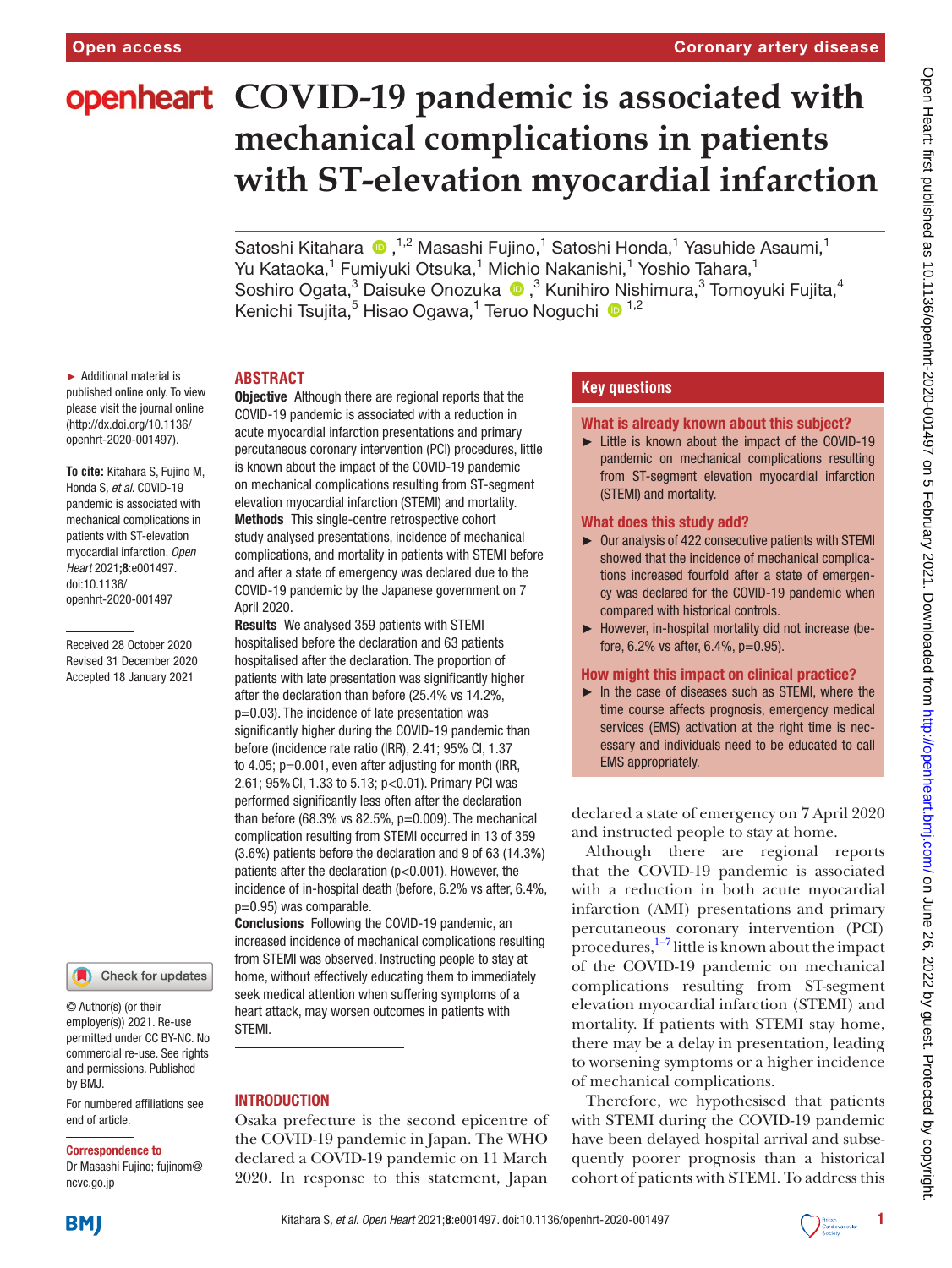question, we compared mortality, prevalence of delayed hospital arrival and incidence of mechanical complications resulting from STEMI before versus after a state of emergency was declared for the COVID-19 pandemic in Japan.

### **METHODS**

#### Study design, population and outcomes

The study population was extracted from an observational single-centre registry of patients with AMI admitted to the National Cerebral and Cardiovascular Center of Japan. This registry has enrolled consecutive patients with AMI since 2001 and its findings have been previously published. $8-10$ 

We conducted a retrospective cohort study of patients with STEMI between 7 April 2020, the day that a state of emergency was declared for the COVID-19 pandemic, and 14 August 2020. Patients with STEMI between 1 January 2018 and 6 April 2020 were included in the historical cohort. AMI was defined according to the fourth universal definition of myocardial infarction.<sup>11</sup> Briefly, patients with AMI should have ischaemic changes based on cardiac troponin values with at least 1 value above the 99th percentile upper reference limit and present with ischaemic symptoms such as chest pain lasting longer than 30min or new ischaemic electrocardiographic signs. ST elevation should be a new finding at the J-point in two contiguous leads with a cut-point of ≥1mm in all leads other than leads V2–V3, where the following cut-points apply: ≥2mm in men aged ≥40 years, ≥2.5mm in men aged <40 years or  $\geq 1.5$  mm in women regardless of age. This study included patients who were admitted within 2 weeks after the onset of AMI and type 1 or type 2 myocardial infarction. Late presentation was defined as onset-todoor time longer than 24 hours because the indication for primary PCI was limited to onset-to-door time longer than 24 hours.<sup>12–14</sup> The allocation of emergency coronary angiography, coronary intervention and surgical treatment was determined by the attending physician or heart team according to guidelines.<sup>[12–14](#page-5-3)</sup> The definition of primary PCI was urgent balloon angioplasty (with or without stenting) without the use of fibrinolytic therapy to open the infarct-related artery during acute STEMI.<sup>15</sup>

The primary outcome was the incidence of mechanical complications during hospitalisation in patients with STEMI before and after the declaration in Japan. Secondary outcomes were onset-to-door time, treatment management (revascularisation and circulatory assist device use) and in-hospital outcomes (death and length of hospitalisation). Mechanical complications consisted of acute free wall rupture, contained rupture, ventricular septal rupture and papillary muscle rupture. Definitions of mechanical complications were previously reported.<sup>16</sup> In brief, acute free wall rupture was defined as an abrupt transmural tear of the infarcted area causing hemopericardium, cardiac tamponade and death in <30min without emergent surgical treatment. Contained rupture

was defined as a gradual or incomplete tear or erosion of the infarcted area with slow bleeding into the pericardial sac causing progressive or recurrent cardiac tamponade. Ventricular septal rupture was diagnosed with colour Doppler echocardiography showing abnormal shunting via the interventricular septum or a significant increase in oxygen saturation in the right ventricle. Papillary muscle rupture was diagnosed based on echocardiographic findings of tears in the papillary muscle or chordae tendineae causing acute mitral regurgitation.

Data were abstracted from medical records. Age; sex; comorbidities such as hypertension, diabetes and dyslipidaemia; smoking status; history of myocardial infarction; prior revascularisation; onset-to-door time and Killip classification were recorded on admission. Chronic kidney disease was defined as an estimated glomerular filtration rate  $\leq 60 \text{ mL/min} / 1.73 \text{ m}^2$  in this study.

## Statistical analysis

Non-normally distributed continuous data were summarised as medians (IQR) and compared using the Wilcoxon rank sum test. Categorical variables were compared using the  $\chi^2$  test or Fisher's exact test as appropriate. To investigate the association between the declaration and late presentation, we used Poisson regression with the number of late presentations per 2 weeks as a dependent variable, timing relative to the declaration (before or after) as an independent variable of interest, month as an independent variable (covariate) and logarithm of the population size of Osaka prefecture in August 2019 as an offset term. We exponentiated regression coefficients obtained from the Poisson regression analysis to show incidence rate ratios (IRRs) for late presentation by timing relative to the declaration. Logistic regression analysis was used to obtain ORs and 95% CIs for primary and secondary outcomes. We performed multivariate analysis to adjust for baseline variables, including established risk factors for mechanical complications (age, female sex, anterior myocardial infarction, de novo myocardial infarction and single-vessel disease) $16-19$  and timing relative to the declaration (model 1). Model 2 included factors that were significant in the univariate analysis and established risk factors for mechanical complications. For sensitivity analysis, any variable with p<0.05 during univariate analysis was included in a multivariate model to identify independent predictors of the primary outcome. Late presentation was not included in the multivariate analysis of the primary outcome to avoid overfitting. Late presentation was considered an intermediate variable in the relationship between the declaration and mechanical complications. Intermediate variables should not be adjusted because it will lead to overadjustment.<sup>[20](#page-5-6)</sup> P values of <0.05 were considered statistically significant. Statistical analysis was performed using JMP (V.11.0, SAS Institute) except for the analysis of IRR, which was performed using R statistical software (V.4.0.2, The R Foundation).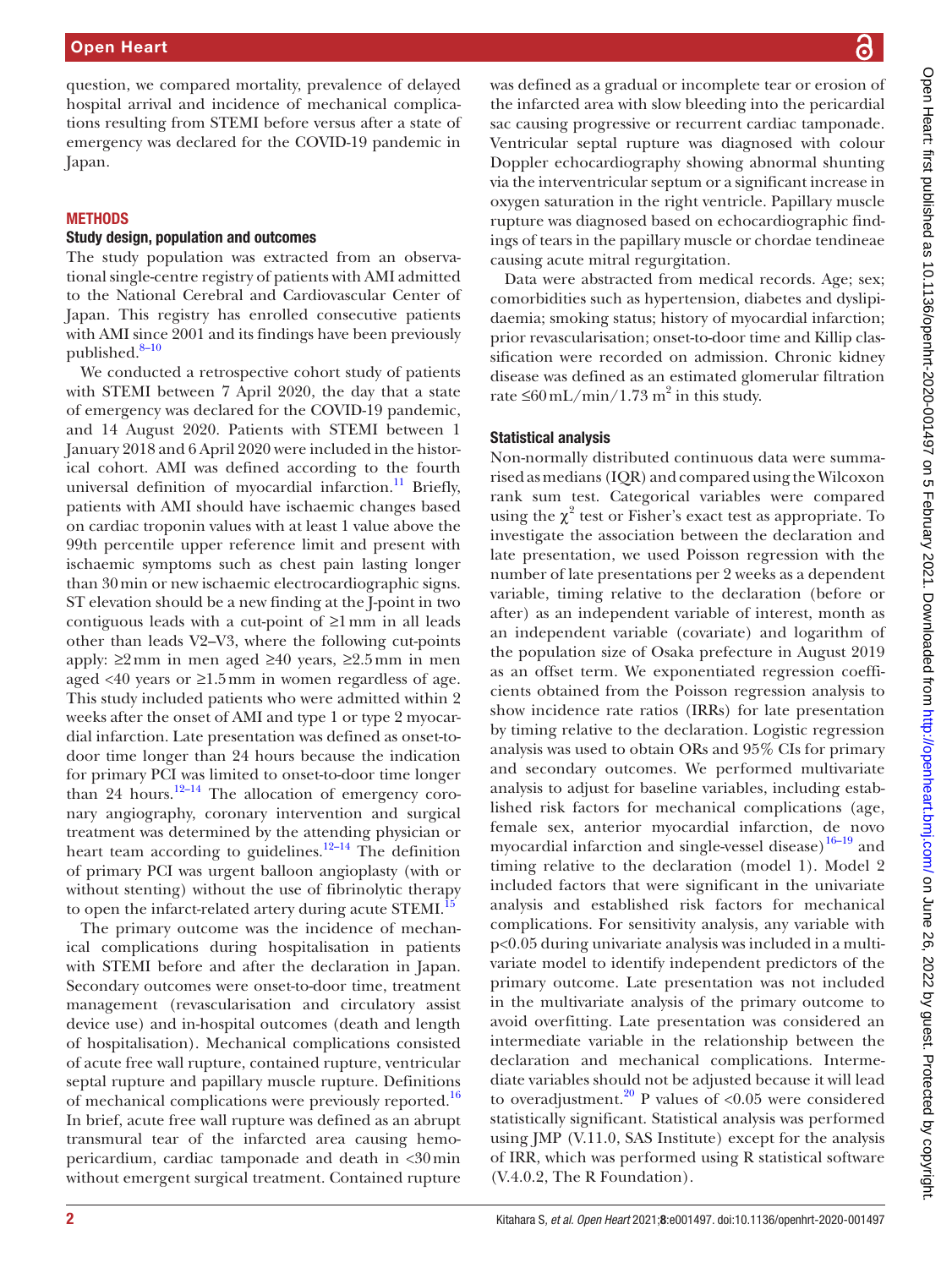

<span id="page-2-0"></span>Figure 1 Study flow chart. AMI, acute myocardial infarction; NSTEMI, non-ST-segment elevation myocardial infarction; STEMI, ST-segment elevation myocardial infarction.

#### RESULTS

This study included 713 patients with AMI. We excluded patients with non-STEMI (n=290) and patients with STEMI who presented more than 2 weeks (n=1) after onset. Ultimately, we analysed 422 patients with STEMI ([figure](#page-2-0) 1). After a state of emergency was declared for Osaka, 63 patients with STEMI were admitted to our hospital. In this cohort, COVID-19 PCR testing was performed in 56 patients; all PCR tests were negative. [Table](#page-2-1) 1 shows the baseline characteristics of patients before and after the declaration. Compared with before the declaration, a significantly lower proportion of patients after the declaration had hypertension (p=0.04), but there were no significant differences in age, sex, smoking status, chronic kidney disease or previous coronary revascularisation between the groups.

Clinical outcomes are shown in [table](#page-3-0) 2. Onset-todoor time was significantly longer during COVID-19 pandemic than before the declaration (2.4 (1.0–8.1) vs 4.1 (1.3–24.5)hours, p=0.02); furthermore, 16 (25.4%)

patients after the declaration had a late presentation; this proportion was significantly higher than the proportion observed before the declaration (n=51, 14.2%; p=0.03). Primary PCI was performed significantly less often in patients after the declaration compared with before (n=43, 68.3% vs n=296, 82.5%, p=0.009). There were twelve and four patients not treated with primary PCI before and after the declaration, respectively. Before the declaration, the reasons for not undergoing primary PCI were vasospastic angina (n=3), coronary artery bypass grafting (n=2) surgery for the mechanical complications  $(n=2)$ , patient condition  $(n=2)$ , distal culprit lesion  $(n=1)$ , operator's decision (n=1) and not obtained consent for PCI (n=1). After the declaration, the reasons were vasospastic angina (n=1), spontaneous coronary artery dissection (n=1), distal culprit lesion (n=1) and coronary artery bypass grafting (n=1). There were no patients treated with fibrinolysis in all study patients. The primary outcome of mechanical complications occurred in 22 of 422 patients (5.2%). It occurred in 13 of 359 patients before the declaration (3.6%) and 9 of 63 patients after the declaration (14.3%; p<0.001). Acute free wall rupture, contained rupture, ventricular septal rupture and papillary muscle rupture occurred in one  $(0.3\%)$ , six  $(1.7\%)$ , four  $(1.1\%)$ and two (0.6%) patients before the declaration, and three  $(4.8\%)$ , three  $(4.8\%)$ , three  $(4.8\%)$  and zero patients after the declaration, respectively. In-hospital mortality (before,  $6.2\%$  vs after,  $6.4\%$ ; p=0.95) and cause of death were comparable among patients before and after the declaration.

Among 22 patients who reached the primary outcome [\(online supplemental table 1](https://dx.doi.org/10.1136/openhrt-2020-001497)), 3 of 13 patients (patients 4, 7 and 12) before the declaration and 1 of 9 patients (patient 19) after the declaration did not receive surgical treatment due to his or her medical condition or the heart

<span id="page-2-1"></span>

| <b>Table 1</b><br>Baseline characteristics and clinical presentation |                                                    |                 |                                                  |                 |      |  |  |
|----------------------------------------------------------------------|----------------------------------------------------|-----------------|--------------------------------------------------|-----------------|------|--|--|
|                                                                      | Before a state of emergency<br>declaration (n=359) |                 | After a state of emergency<br>declaration (n=63) | P value         |      |  |  |
| Age, median (IQR), years                                             | 72                                                 | $(61 - 80)$     | 70                                               | $(59 - 79)$     | 0.19 |  |  |
| Male sex, $n$ $%$                                                    | 259                                                | (72.1)          | 42                                               | (66.7)          | 0.38 |  |  |
| Body mass index, median (IQR), kg/m <sup>2</sup>                     | 23.2                                               | $(21.0 - 25.8)$ | 23.2                                             | $(21.4 - 25.2)$ | 0.85 |  |  |
| Current smoker, n (%)                                                | 122                                                | (34.0)          | 23                                               | (36.5)          | 0.69 |  |  |
| Hypertension, n (%)                                                  | 253                                                | (70.5)          | 36                                               | (57.1)          | 0.04 |  |  |
| Dyslipidaemia, n (%)                                                 | 253                                                | (70.5)          | 46                                               | (73.0)          | 0.68 |  |  |
| Diabetes mellitus, n (%)                                             | 136                                                | (37.9)          | 16                                               | (25.4)          | 0.06 |  |  |
| Chronic kidney disease, n (%)                                        | 171                                                | (47.6)          | 31                                               | (49.2)          | 0.82 |  |  |
| De novo myocardial infarction, n (%)                                 | 330                                                | (91.9)          | 55                                               | (87.3)          | 0.23 |  |  |
| Prior PCI, n (%)                                                     | 33                                                 | (9.2)           | 6                                                | (9.5)           | 0.93 |  |  |
| Prior CABG, n (%)                                                    | $\overline{7}$                                     | (2.0)           |                                                  | (1.6)           | 0.85 |  |  |
| Anterior myocardial infarction, n (%)                                | 180                                                | (50.1)          | 25                                               | (39.7)          | 0.13 |  |  |
| Single vessel disease, n (%)                                         | 162                                                | (45.4)          | 21                                               | (33.3)          | 0.08 |  |  |

P values refer to the comparisons between the two groups.

CABG, coronary artery bypass grafting; PCI, percutaneous coronary intervention.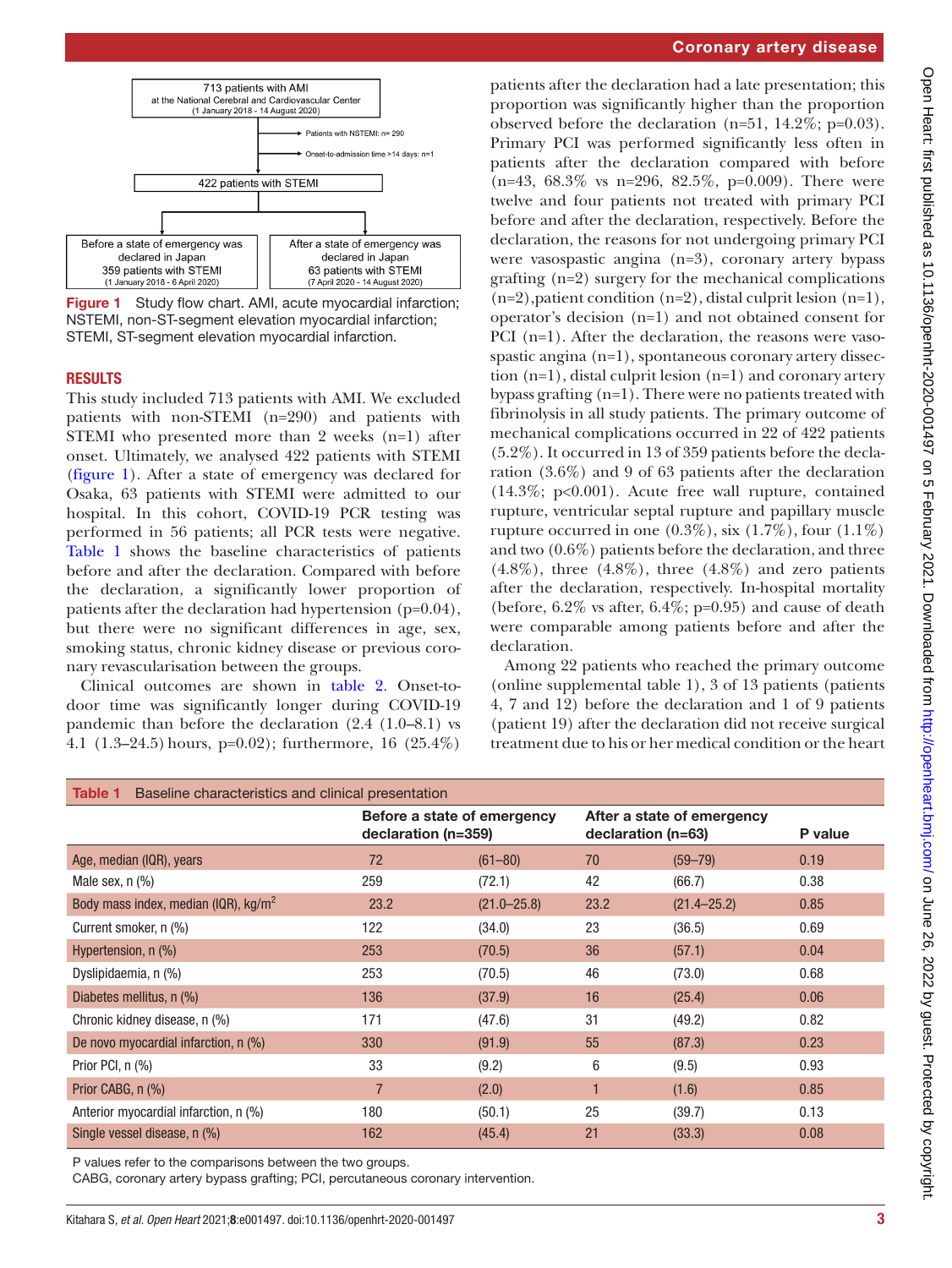|                           | Open Heart: first promoted as 10.1136/openhtr-2020-001497 on 5 February 2021. Downloaded to |
|---------------------------|---------------------------------------------------------------------------------------------|
|                           |                                                                                             |
|                           |                                                                                             |
|                           |                                                                                             |
|                           |                                                                                             |
|                           |                                                                                             |
|                           | <b>いいことりという。</b>                                                                            |
|                           |                                                                                             |
|                           |                                                                                             |
|                           |                                                                                             |
|                           |                                                                                             |
|                           |                                                                                             |
|                           |                                                                                             |
| h ;; ;; .i- d ,- ;;       |                                                                                             |
|                           |                                                                                             |
|                           |                                                                                             |
|                           |                                                                                             |
|                           |                                                                                             |
|                           |                                                                                             |
|                           |                                                                                             |
|                           |                                                                                             |
|                           |                                                                                             |
|                           |                                                                                             |
|                           |                                                                                             |
|                           |                                                                                             |
|                           |                                                                                             |
|                           |                                                                                             |
|                           |                                                                                             |
|                           |                                                                                             |
|                           |                                                                                             |
|                           |                                                                                             |
|                           |                                                                                             |
|                           | ./ on June 26, 2022 by guest. Pr.                                                           |
|                           | ֧֧֢֧֦֧֧֧֧֧֚֟֓֜֜֜֜֜֜֜֜֜֜֜֜֜֜֜<br>֧֪֧֧֛֧֧ׅ֧֚֚֚֚֚֚֚֚֚֚֚֚֚֚֚֚֚֝֩֩֩֓֓֜֜                          |
|                           |                                                                                             |
|                           |                                                                                             |
| n ,. r g n l, s s ı- ı, n |                                                                                             |
|                           |                                                                                             |
|                           |                                                                                             |
|                           |                                                                                             |
|                           |                                                                                             |
|                           |                                                                                             |

<span id="page-3-0"></span>

|                                                        | Before a state of<br>$(n=359)$ | emergency declaration |                | After a state of emergency<br>declaration (n=63) |         |
|--------------------------------------------------------|--------------------------------|-----------------------|----------------|--------------------------------------------------|---------|
| Onset-to-door time, median (IQR), hours                | 2.4                            | $(1.0 - 8.1)$         | 4.1            | $(1.3 - 24.5)$                                   | 0.02    |
| Late presentation, n (%)                               | 51                             | (14.2)                | 16             | (25.4)                                           | 0.03    |
| Killip classification at admission                     |                                |                       |                |                                                  | 0.04    |
| I, $n$ (%)                                             | 290                            | (80.8)                | 43             | (68.3)                                           |         |
| II, n (%)                                              | 8                              | (2.2)                 | $\overline{4}$ | (6.3)                                            |         |
| III, $n$ $(\%)$                                        | 11                             | (3.1)                 | $\mathbf{1}$   | (1.6)                                            |         |
| IV, $n$ (%)                                            | 50                             | (13.9)                | 15             | (23.8)                                           |         |
| Primary PCI, n (%)                                     | 296                            | (82.5)                | 43             | (68.3)                                           | 0.009   |
| Emergent CABG, n (%)                                   | $6\phantom{1}6$                | (1.7)                 | $\overline{2}$ | (3.2)                                            | 0.42    |
| Mechanical complications, n (%)                        | 13                             | (3.6)                 | 9              | (14.3)                                           | < 0.001 |
| Free wall rupture, n (%)                               | 1                              | (0.3)                 | 3              | (4.8)                                            |         |
| Contained rupture, n (%)                               | $6\phantom{1}$                 | (1.7)                 | 3              | (4.8)                                            |         |
| Ventricular septal rupture, n (%)                      | 4                              | (1.1)                 | 3              | (4.8)                                            |         |
| Papillary muscle rupture, n (%)                        | $\overline{2}$                 | (0.6)                 | $\mathbf{0}$   | (0)                                              |         |
| Use of circulatory assist devices, n (%)               | 62                             | (17.3)                | 15             | (23.8)                                           | 0.22    |
| Surgical treatment for mechanical complications, n (%) | 10/13                          | (76.9)                | 8/9            | (88.9)                                           | 0.47    |
| Cardiogenic embolism, n (%)                            | 11                             | (3.1)                 | $\mathbf{1}$   | (1.6)                                            | 0.51    |
| Left ventricular thrombus, n (%)                       | 8                              | (2.2)                 | 1              | (1.6)                                            | 0.74    |
| In-hospital death                                      | 22                             | (6.2)                 | $\overline{4}$ | (6.4)                                            | 0.95    |
| Cause of death                                         |                                |                       |                |                                                  | 0.74    |
| <b>Cardiac death</b>                                   | 13                             | (59.1)                | $\overline{2}$ | (50.0)                                           |         |
| Non-cardiac death                                      | 9                              | (40.9)                | $\overline{2}$ | (50.0)                                           |         |
| Hospital stay, median (IQR), days                      | 14                             | $(11 - 20)$           | 18             | $(14 - 33)$                                      | 0.001   |

CABG, coronary artery bypass grafting; PCI, percutaneous coronary intervention.

team's decision. All of these four patients died during hospitalisation. Among the 18 patients who received surgical treatment, 4 of 10 patients before the declaration and 1 of 8 patients after the declaration died. Hospital stay was significantly longer in patients after the declaration compared with before the declaration (14 (11–20) vs 18 (14–33) days; p=0.001). In Poisson regression analyses, the incidence of late STEMI presentation was higher during the COVID-19 pandemic period compared with the incidence before the declaration (IRR, 2.41; 95% CI, 1.37 to 4.05; p=0.001) and also higher than during the same time period in 2018–2019 for both periods (IRR, 3.20; 95%CI, 1.61 to 6.44; p=0.001). IRRs remained significant after adjusting for month (IRR, 2.61; 95% CI, 1.33 to 5.13; p<0.001and IRR, 3.00; 95%CI, 1.48 to 6.26; p=0.003, respectively).

Compared with before the declaration, the pandemic period was associated with a twofold increase in the risk of late presentation (OR, 2.06; 95%CI, 1.08 to 3.90; p=0.03) and a fourfold increase in the risk of mechanical complications (OR, 4.44; 95%CI, 1.80 to 10.88; p=0.002). [Table](#page-4-0) 3 shows univariate and multivariate results for the primary outcome. In the multivariate analysis, the

pandemic period was independently associated with the primary outcome (OR, 5.32;  $95\%$  CI, 2.01 to 14.03 p=0.001 in model 1 and OR, 5.78; 95%CI, 2.08 to 16.05; p=0.001 in model 2). In sensitivity analysis, when any variable with  $p<0.05$  in the univariate analysis was included in a multivariate model, pandemic period was an independent predictor for the primary outcome (OR, 4.90; 95%CI, 1.84 to 13.05; p=0.001).

## **DISCUSSION**

Our analysis of the impact of the COVID-19 pandemic on outcomes in patients with STEMI has several key findings. First, fewer primary PCI procedures, longer onset-to-doo time and a larger proportion of late presentations among patients with STEMI were observed after the declaration of a state of emergency in Japan on 7 April 2020. Second, after adjusting for differences in baseline characteristics and established risk factors for mechanical complications due to STEMI, the incidence of mechanical complications of STEMI increased fivefold after the declaration, even though there were no significant differences with respect to in-hospital mortality. Our study is the first to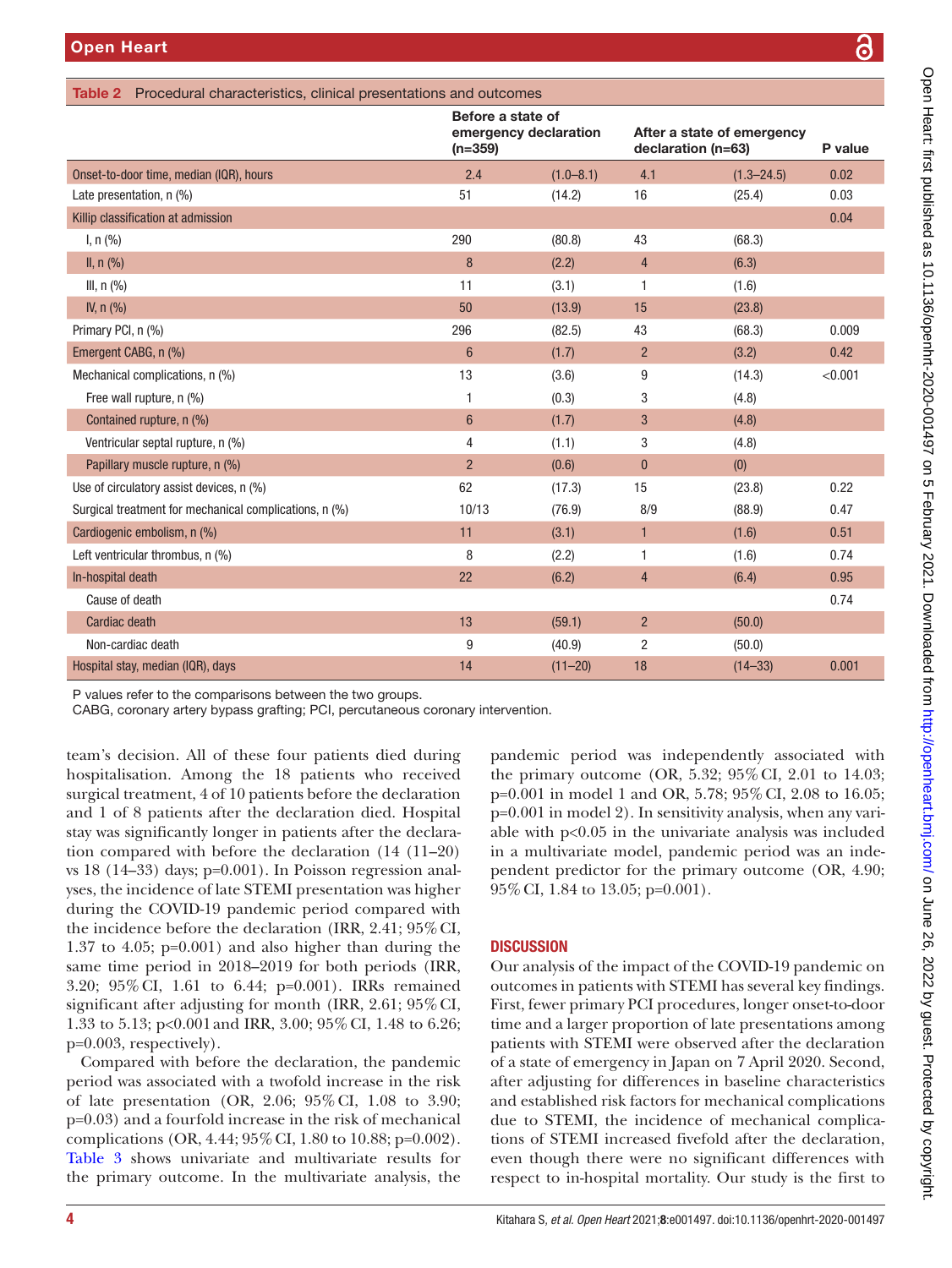<span id="page-4-0"></span>

| Univariate and multivariate logistic analysis of risk factors for mechanical complications<br>Table 3 |                     |                |                                      |           |                  |                                   |           |                  |         |
|-------------------------------------------------------------------------------------------------------|---------------------|----------------|--------------------------------------|-----------|------------------|-----------------------------------|-----------|------------------|---------|
|                                                                                                       | Univariate analysis |                | Multivariate analysis model<br>$1^*$ |           |                  | Multivariate analysis model<br>2† |           |                  |         |
|                                                                                                       | <b>OR</b>           | 95% CI         | P value                              | <b>OR</b> | 95% CI           | P value                           | <b>OR</b> | 95% CI           | P value |
| Age                                                                                                   | 1.04                | 1.00 to 1.09   | 0.03                                 | 1.03      | $0.99$ to $1.08$ | 0.14                              | 1.00      | 0.96 to 1.05     | 0.90    |
| Female sex                                                                                            | 3.90                | 1.62 to 9.40   | 0.002                                | 3.41      | 1.29 to 9.04     | 0.01                              | 3.54      | 1.29 to 9.73     | 0.01    |
| Body mass index                                                                                       | 0.97                | 0.87 to 1.09   | 0.65                                 |           |                  |                                   |           |                  |         |
| <b>Current smoker</b>                                                                                 | 0.29                | 0.08 to 0.99   | 0.047                                |           |                  |                                   | 0.56      | 0.14 to 2.18     | 0.40    |
| <b>Hypertension</b>                                                                                   | 1.23                | 0.47 to 3.22   | 0.67                                 | 0.91      | 0.32 to 2.58     | 0.86                              | 0.74      | $0.25$ to 2.22   | 0.59    |
| Diabetes mellitus                                                                                     | 1.24                | 0.52 to 2.98   | 0.62                                 |           |                  |                                   |           |                  |         |
| <b>Dyslipidaemia</b>                                                                                  | 0.58                | 0.24 to 1.38   | 0.22                                 |           |                  |                                   |           |                  |         |
| Chronic kidney disease                                                                                | 7.51                | 2.19 to 25.78  | 0.001                                |           |                  |                                   | 7.27      | 1.94 to 27.30    | 0.003   |
| De novo myocardial infarction                                                                         | 2.08                | 0.27 to 15.89  | 0.48                                 | 1.90      | 0.22 to 15.88    | 0.55                              | 2.49      | 0.28 to 22.26    | 0.41    |
| Anterior myocardial infarction                                                                        | 2.37                | $0.95$ to 5.93 | 0.07                                 | 3.23      | 1.21 to 8.57     | 0.02                              | 3.49      | 1.26 to 9.64     | 0.02    |
| Single-vessel disease                                                                                 | 0.47                | $0.18$ to 1.22 | 0.12                                 | 0.38      | 0.13 to 1.08     | 0.07                              | 0.39      | $0.13$ to $1.18$ | 0.10    |
| After a state of emergency<br>declaration (vs before)                                                 | 4.44                | 1.80 to 10.88  | 0.002                                | 5.32      | 2.01 to 14.03    | 0.001                             | 5.78      | 2.08 to 16.05    | 0.001   |

\*Multivariate logistic regression analysis with established risk factors for mechanical complications (age, female, anterior myocardial infarction, de novo myocardial infarction, single-vessel disease and after a state of declaration (vs before)). †Multivariate logistic regression analysis with factors that were significant in the univariate analysis and established risk factors for mechanical complications.

show an increased incidence of mechanical complications in patients with STEMI due to late presentation during the COVID-19 pandemic. These findings suggest that behavioural changes in response to the crisis may lead to less healthcare utilisation, which may adversely influence STEMI outcomes.

The COVID-19 pandemic has led to radical transformation of social, economic and healthcare networks, which may have profound indirect consequences on clinical presentation and management of patients with STEMI. According to a report from Milan, Italy, the COVID-19 pandemic has significantly increased the proportion of patients with late presentation  $(50.0\% \text{ vs } 4.8\%; \text{ p}<0.01)$ and decreased the rate of primary PCI (80.8% vs 100%,  $p=0.06$ ).<sup>[7](#page-5-7)</sup> In another survey of 73 centres in Spain, $\frac{5}{7}$  there was an estimated 40% reduction in procedures performed in the STEMI setting. There was an estimated 38% reduction in cardiac catheterisation laboratory STEMI activations in the USA. $^{2}$  $^{2}$  $^{2}$  Our study shows a 17% reduction in primary PCI procedures for STEMI after the declaration of the COVID-19 pandemic. Although a higher incidence of late presentation and a lower rate of primary PCI are associated with established risk factors for mechanical complications such as cardiac rupture and ventricular septum rupture, $1516$  there have been no previous reports of an increased rate of mechanical complications during the COVID-19 pandemic.

Our study focused on the incidence of mechanical complications in patients with STEMI after the declaration. Therefore, we adjusted for prognostic factors potentially associated with mechanical complications in patients with STEMI, including high age, female sex,

single-vessel disease, de novo myocardial infarction and presence of hypertension. In the analysis, we did not include late presentation, which is an established risk factor for mechanical complications, to avoid overfitting. We considered late presentation to be an intermediate variable in the relationship between the declaration and mechanical complications. As shown in [table](#page-3-0) 2, late presentation was significantly more common in patients after the declaration than in the 2 years prior. In addition, when we included the declaration as a variable in multivariate logistic regression models with mechanical complications as an outcome, the declaration was significantly associated with mechanical complications. These findings suggest that due to the stay-at-home request by the government in response to the COVID-19 pandemic, individuals may not be requesting emergency medical services (EMS) properly based on the fear of COVID-19. It has also been reported that stay-at-home orders influence mental health.<sup>21</sup> For diseases such as STEMI and stroke, in which the time course affects prognosis, EMS activation at the right time is necessary. Individuals need to be educated to call EMS appropriately to prevent delayed hospital presentation. Therefore, the global medical community needs to address public concerns and stress the importance of seeking prompt medical attention for symptoms of heart attack and stroke.

Our study has several limitations. First, this is an observational study in a single centre with a small number of patients examined. Therefore, there may be inherent flaws related to selection bias, spurious observations, unmeasured covariates and non-random allocation to treatment. Second, our institution is the only